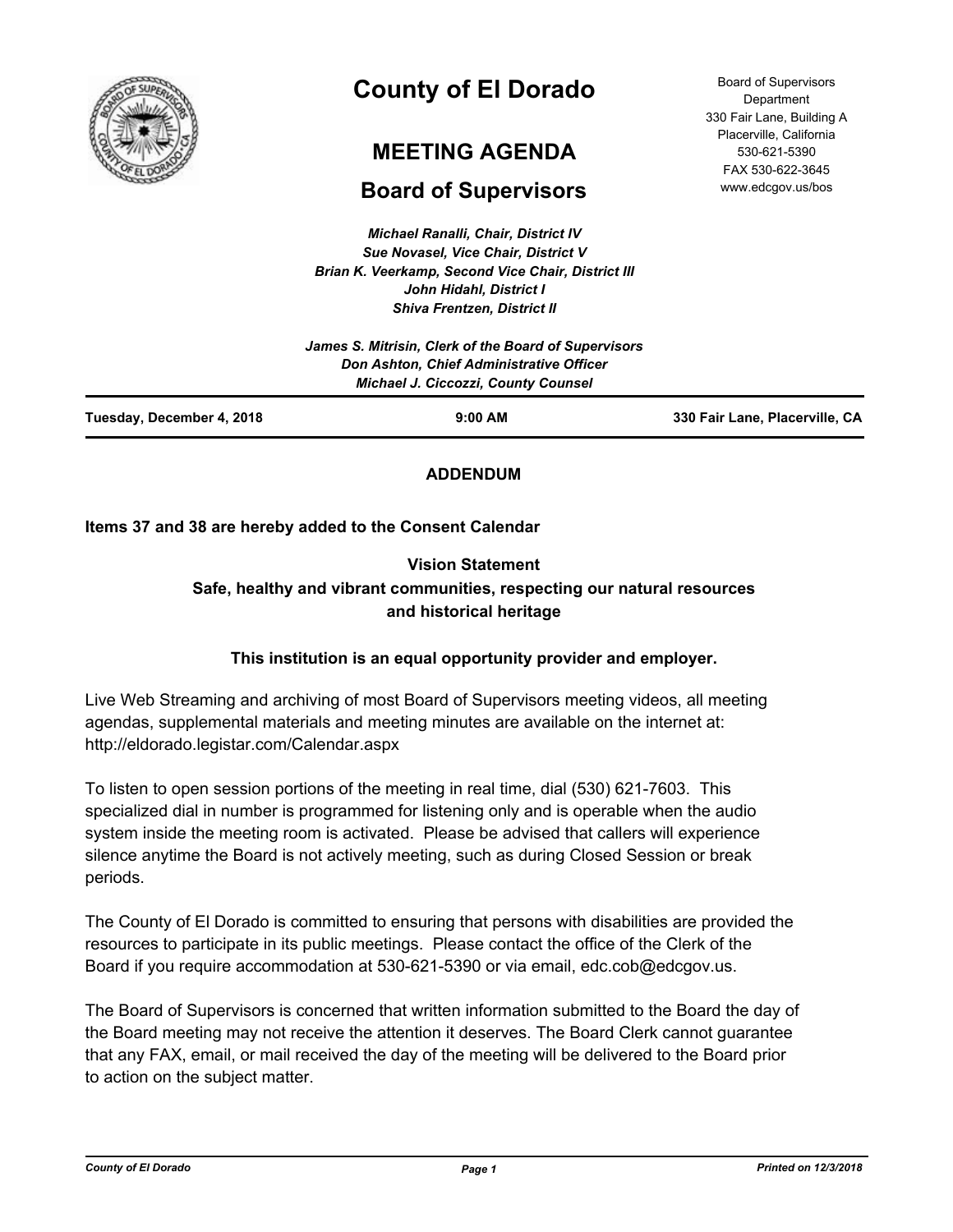The Board meets simultaneously as the Board of Supervisors and the Board of Directors of the Air Quality Management District, In-Home Supportive Services, Public Housing Authority, Redevelopment Agency and other Special Districts.

For Purposes of the Brown Act § 54954.2 (a), the numbered items on this Agenda give a brief description of each item of business to be transacted or discussed. Recommendations of the staff, as shown, do not prevent the Board from taking other action.

Materials related to an item on this Agenda submitted to the Board of Supervisors after distribution of the agenda packet are available for inspection during normal business hours in the public viewing packet located in Building A, 330 Fair Lane, Placerville or in the Board Clerk's Office located at the same address. Such documents are also available on the Board of Supervisors' Meeting Agenda webpage subject to staff's ability to post the documents before the meeting.

## **PROTOCOLS FOR PUBLIC COMMENT**

Public comment will be received at designated periods as called by the Board Chair.

Public comment on items scheduled for Closed Session will be received before the Board recesses to Closed Session.

Except with the consent of the Board, individuals shall be allowed to speak to an item only once.

On December 5, 2017 the Board adopted the following protocol relative to public comment periods:

Time for public input will be provided at every Board of Supervisors meeting. Individuals will have three minutes to address the Board. Individuals authorized by organizations will have three minutes to present organizational positions and perspectives and may request additional time, up to five minutes. At the discretion of the Board, time to speak by any individual may be modified.

A total of 20 minutes will be allocated for public comment during Open Forum and for each agenda item to be discussed. Public comment on certain agenda items designated and approved by the Board may be treated differently with specific time limits per speaker or a limit on the total amount of time designated for public comment. It is the intent of the Board that quasi-judicial matters have additional flexibility depending upon the nature of the issue.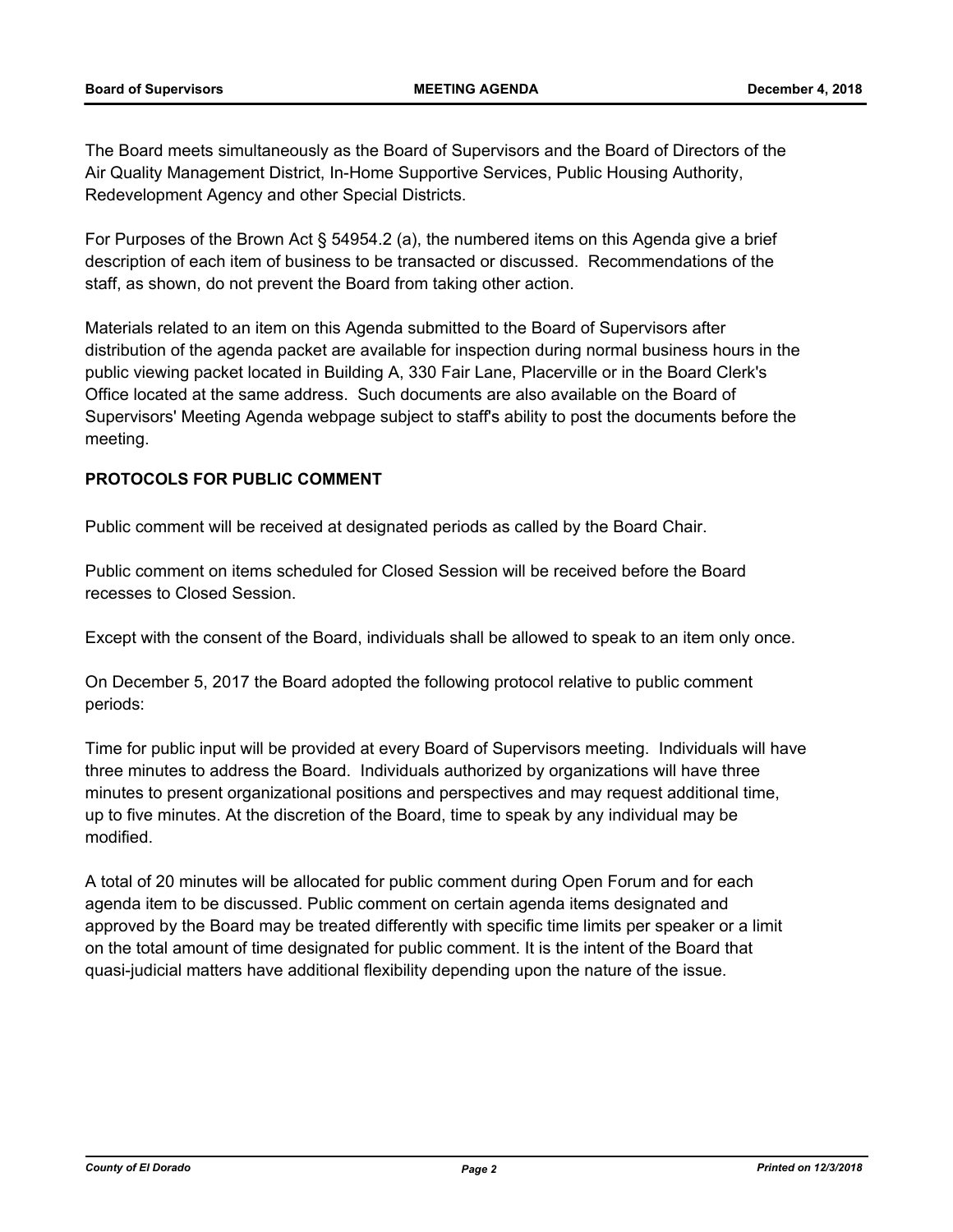Individual Board members may ask clarifying questions but will not engage in substantive dialogue with persons providing input to the Board.

If a person providing input to the Board creates a disruption by refusing to follow Board guidelines, the Chair of the Board may take the following actions.

Step 1. Request the person adhere to Board guidelines. If the person refuses, the Chair may ask the Clerk to turn off the speaker's microphone.

Step 2. If the disruption continues, the Chair may order a recess of the Board meeting.

Step 3. If the disruption continues, the Chair may order the removal of the person from the Board meeting.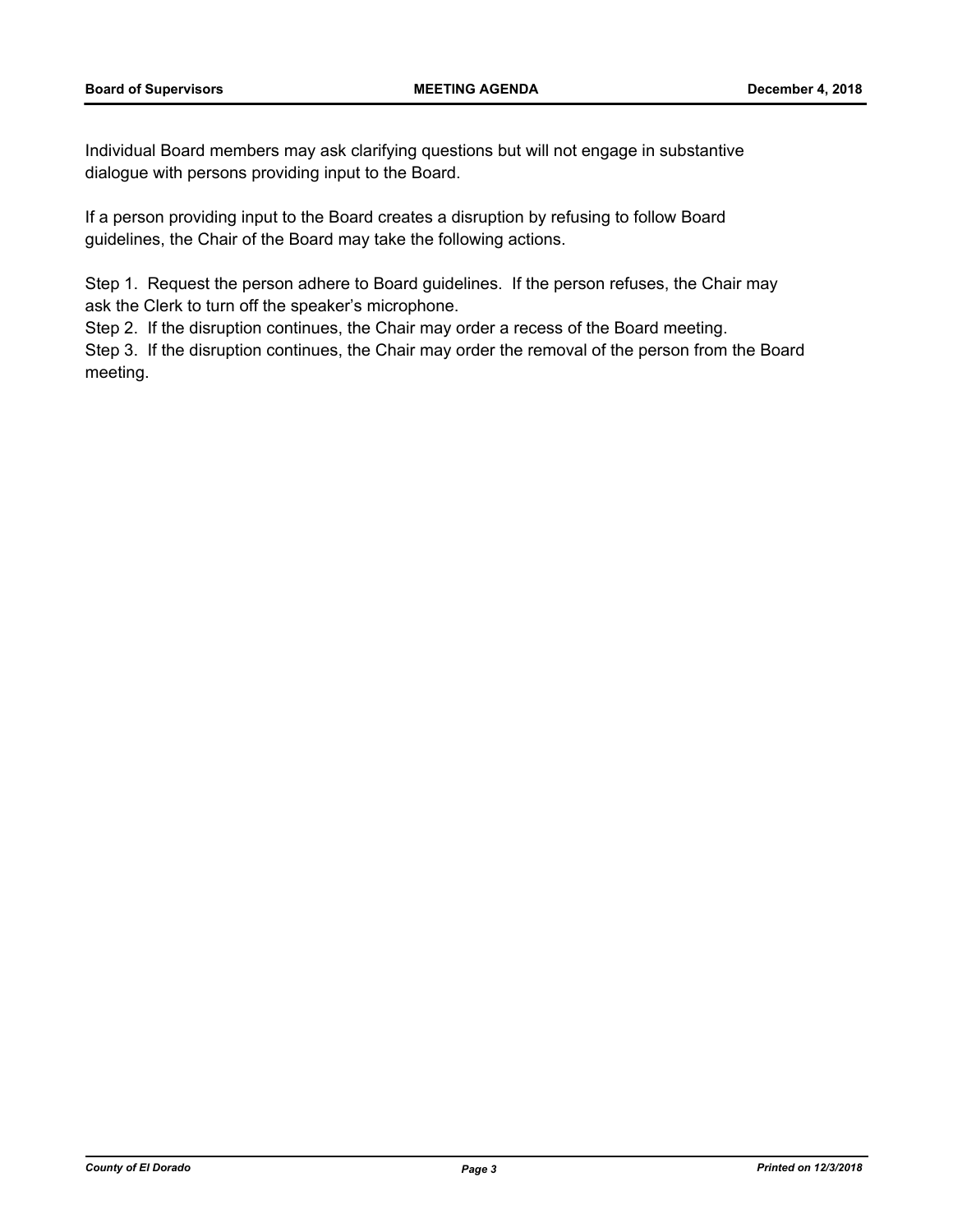## **9:00 A.M. - CALL TO ORDER**

## **INVOCATION AND PLEDGE OF ALLEGIANCE TO THE FLAG**

#### **ADOPTION OF THE AGENDA AND APPROVAL OF CONSENT CALENDAR**

The Board may make any necessary additions, deletions or corrections to the agenda including moving items to or from the Consent Calendar and adopt the agenda and the Consent Calendar with one single vote. A Board member may request an item be removed from the Consent Calendar for discussion and separate Board action. At the appropriate time as called by the Board Chair, members of the public may make a comment on matters on the Consent Calendar prior to Board action.

#### **OPEN FORUM**

Open Forum is an opportunity for members of the public to address the Board of Supervisors on subject matter that is not on their meeting agenda and within their jurisdiction. Public comments during Open Forum are limited to three minutes per person. Individuals authorized by organizations will have three minutes to present organizational positions and perspectives and may request additional time, up to five minutes. The total amount of time reserved for Open Forum is 20 Minutes.

#### **CONSENT CALENDAR**

**1.** [18-1851](http://eldorado.legistar.com/gateway.aspx?m=l&id=/matter.aspx?key=25201) Clerk of the Board recommending the Board approve the Minutes from the regular meeting of the Board on November 20, 2018.

#### **GENERAL GOVERNMENT - CONSENT ITEMS**

**2.** [18-1706](http://eldorado.legistar.com/gateway.aspx?m=l&id=/matter.aspx?key=25057) Chief Administrative Office, Parks Division, recommending the Board dissolve the inactive Skatepark Advisory Committee, which has not met since May of 2012.

#### FUNDING: N/A

**3.** [18-1764](http://eldorado.legistar.com/gateway.aspx?m=l&id=/matter.aspx?key=25115) Clerk of the Board, based upon the recommendation of the Behavioral Health Commission, recommending the Board make the following appointment to the Behavioral Health Commission: Reappoint R.S. Lynn, Commission Member, Term Expiration 12/03/2021.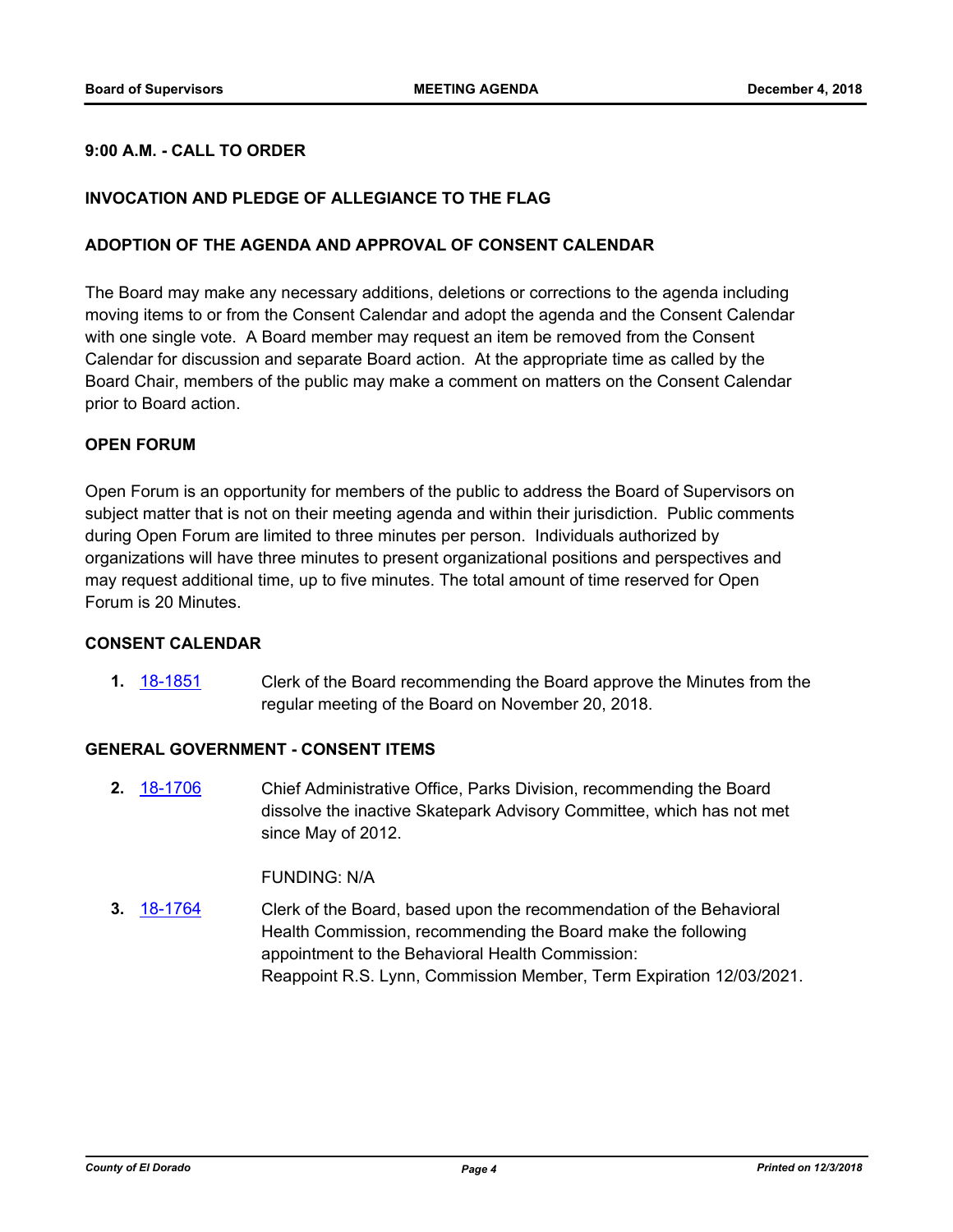- **4.** [18-1784](http://eldorado.legistar.com/gateway.aspx?m=l&id=/matter.aspx?key=25135) Clerk of the Board, based upon the recommendation of the El Dorado County Early Care and Education Planning Council, recommending the Board make the following appointments to the El Dorado County Early Care and Education Planning Council: Appoint Jenny Pettit, Provider Representative (Vacant), Term Expiration 12/03/2022. Appoint Margaret Lewis, Public Agency Representative (Vacant), Term Expiration 12/03/2022.
- **5.** [18-1410](http://eldorado.legistar.com/gateway.aspx?m=l&id=/matter.aspx?key=24762) Human Resources Department recommending the Board adopt and authorize the Chair to sign Resolution **215-2018** to: 1) Approve the reclassification (reallocation) of one (1.0 FTE) Internal Auditor position to one (1.0 FTE) Principal Financial Analyst position; and 2) Abolish the existing Internal Auditor class specification.

#### **FUNDING**: General Fund.

**6.** [18-1756](http://eldorado.legistar.com/gateway.aspx?m=l&id=/matter.aspx?key=25107) Human Resources Department recommending the Board approve and adopt the revised County-wide class specification: Sr. Administrative Analyst.

#### **FUNDING:** N/A

- **7.** [18-1801](http://eldorado.legistar.com/gateway.aspx?m=l&id=/matter.aspx?key=25152) Supervisor Novasel recommending the Board adopt and authorize the Chair to sign Resolution **242-2018** acknowledging highway restrictions during the 15th Annual Reno-Tahoe Odyssey Relay Run Adventure, May 31 - June 1, 2019.
- **8.** [18-1444](http://eldorado.legistar.com/gateway.aspx?m=l&id=/matter.aspx?key=24796) Supervisor Hidahl recommending the Board consider the following pertaining to the 55th Annual Santa Run fireworks display to be held at the El Dorado Hills Town Center on Saturday, December 15, 2018: 1) Adopt and authorize the Chair to sign Resolution **241-2018** permitting Pyro Engineering, Inc. dba Bay Fireworks to conduct a pyrotechnic display for the event, contingent upon full compliance of necessary requirements, insurance, contracts and permits as deemed necessary by the control authorities; and

2) Authorize the Chair to sign a letter to the Fire Marshal approving same.

**9.** [16-0305](http://eldorado.legistar.com/gateway.aspx?m=l&id=/matter.aspx?key=20961) Supervisor Ranalli recommending the Board find that a state of emergency continues to exist in El Dorado County as a result of unprecedented tree mortality due to drought conditions and related bark beetle infestations. (Cont. 11/20/18, Item 9)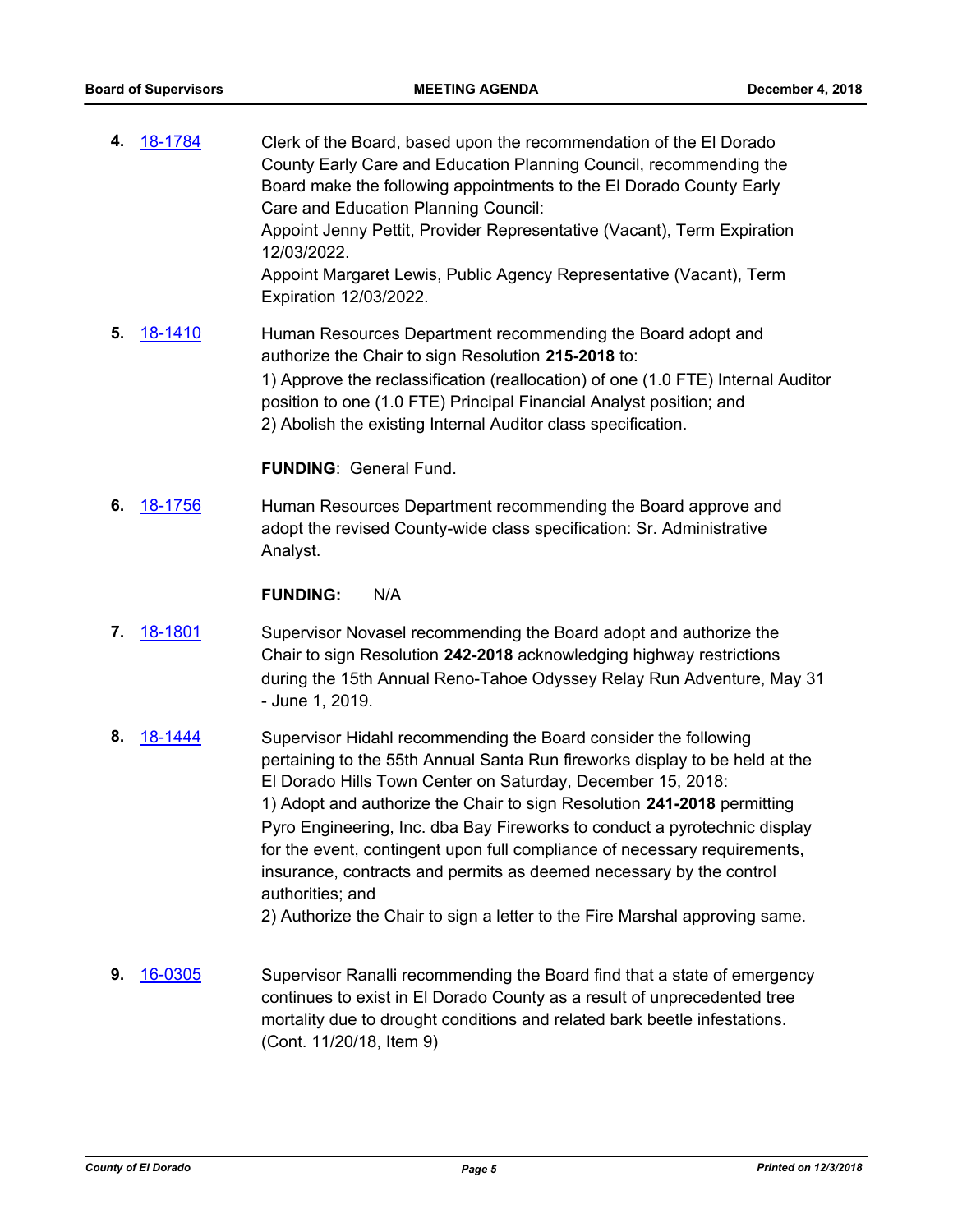#### **HEALTH AND HUMAN SERVICES - CONSENT ITEMS**

**10.** [18-1765](http://eldorado.legistar.com/gateway.aspx?m=l&id=/matter.aspx?key=25116) Health and Human Services Agency recommending the Board: 1) Approve and authorize the Chair to sign Agreement for Services 3481 with Sierra Child and Family Services, Inc, for the provision of Specialty Mental Health Services for children and young adults, in the amount of \$4,610,172, for the term of two and one-half (2.5) years from January 1, 2019 through June 30, 2021; and 2) Make findings in accordance with County Ordinance 3.13.030 that it is more economical and feasible to contract with Sierra Child and Family Services for services provided under this Agreement 3481 because the County does not have the qualified staff nor the facilities to provide said services; and 3) Authorize the Purchasing Agent, or their designee, to execute further documents relating to Agreement for Services 3481, including amendments which do not increase the maximum dollar amount or term of the Agreement, and contingent upon approval by County Counsel and Risk Management **FUNDING:** 50% Medi-Cal; 50% a combination of Mental Health Services Act and 1991 / 2011 Realignment **11.** [18-1777](http://eldorado.legistar.com/gateway.aspx?m=l&id=/matter.aspx?key=25128) Health and Human Services Agency recommending the Board: 1) Approve and authorize the Chair to sign Agreement for Services 3523 with Stanford Youth Solutions, Inc., for the provision of mobile Specialty Mental Health Services for children and young adults, in the amount of \$1,302,464, for the term of two and one-half (2.5) years from January 1, 2019 through June 30, 2021; and 2) Make findings in accordance with County Ordinance 3.13.030 that it is more economical and feasible to contract with Stanford Youth Solutions for services provided under this Agreement 3523 because the County does not have the qualified staff nor the facilities to provide said services; and 3) Authorize the Purchasing Agent, or their designee, to execute further documents relating to Agreement for Services 3523, including amendments which do not increase the maximum dollar amount or term of the Agreement, and contingent upon approval by County Counsel and Risk Management

**FUNDING:** 50% Medi-Cal; 50% a combination of Mental Health Services Act and 1991 / 2011 Realignment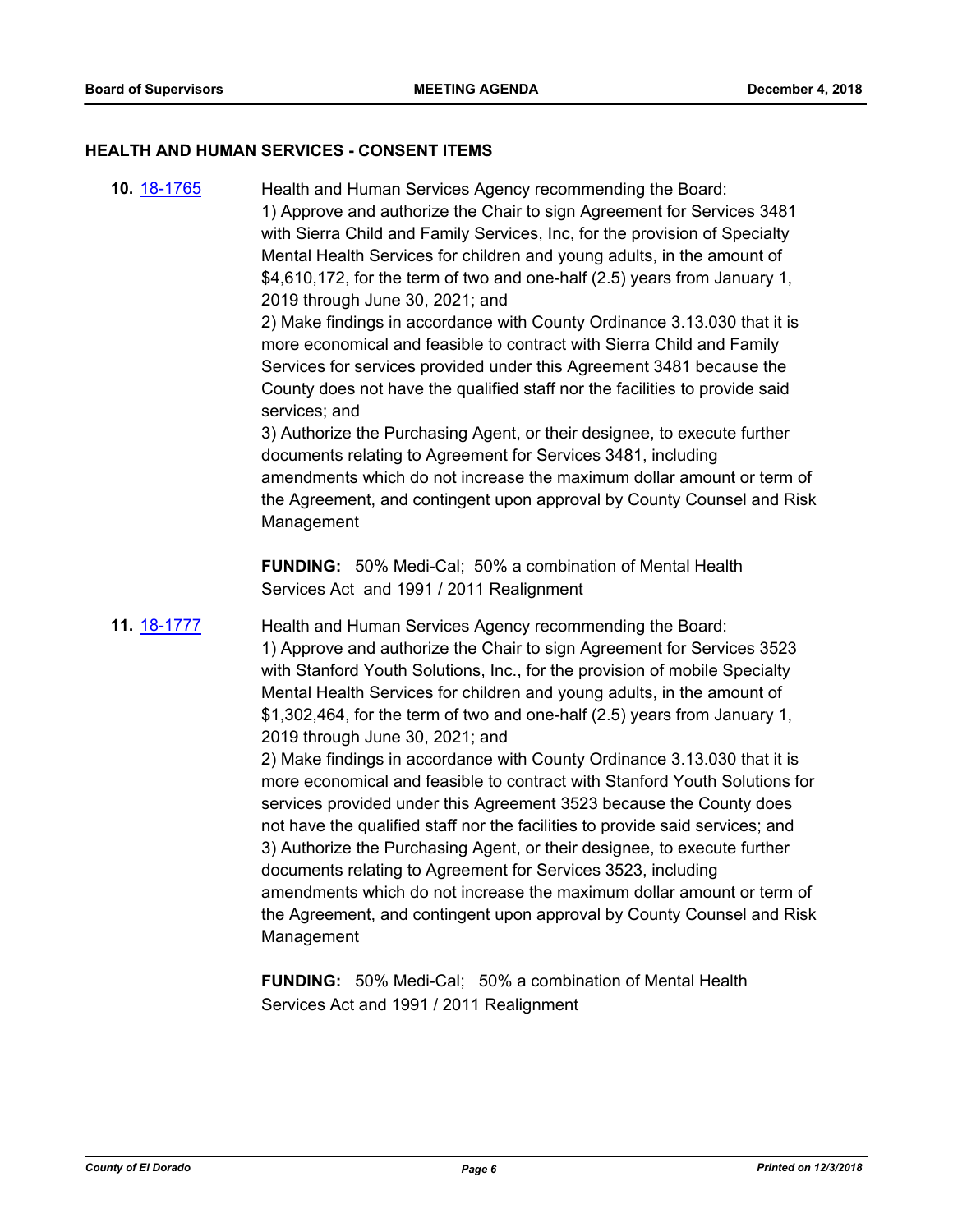- **12.** [18-1778](http://eldorado.legistar.com/gateway.aspx?m=l&id=/matter.aspx?key=25129) Health and Human Services Agency recommending the Board: 1) Approve and authorize the Chair to sign Agreement for Services 3524 with New Morning Youth and Family Services, Inc., for the provision of Specialty Mental Health Services for children and young adults, in the amount of \$450,170, for the term of two and one-half (2.5) years from January 1, 2019 through June 30, 2021; and 2) Make findings in accordance with County Ordinance 3.13.030 that it is more economical and feasible to contract with New Morning Youth and Family Services for services provided under this Agreement 3524 because the County does not have the qualified staff nor the facilities to provide said services; and 3) Authorize the Purchasing Agent, or their designee, to execute further documents relating to Agreement for Services 3524, including amendments which do not increase the maximum dollar amount or term of the Agreement, and contingent upon approval by County Counsel and Risk Management **FUNDING:** 50% Medi-Cal; 50% a combination of Mental Health Services Act and 1991 /2011 Realignment
- **13.** [18-1549](http://eldorado.legistar.com/gateway.aspx?m=l&id=/matter.aspx?key=24900) Health and Human Services Agency recommending the Board: 1) Approve and authorize the Chair to sign Agreement for Services #3422 with Willow Glen Care Center, Inc., for the provision of residential treatment services for mentally ill adults, in the amount of \$2,500,000, for the term of 5 years effective upon execution through December 31, 2024; and 3) Make findings in accordance with County Ordinance 3.13.030 that it is more economical and feasible to contract with Willow Glen Care Center, Inc. for services provided under this Agreement because the County has neither the staff nor facilities to perform said services; and 4) Authorize the Purchasing Agent, or their designee to execute further documents relating to Agreement for Services 3422, including amendments which do not increase the maximum dollar amount or term of the Agreement, and contingent upon approval by County Counsel and Risk Management.

**FUNDING:** Behavioral Health Realignment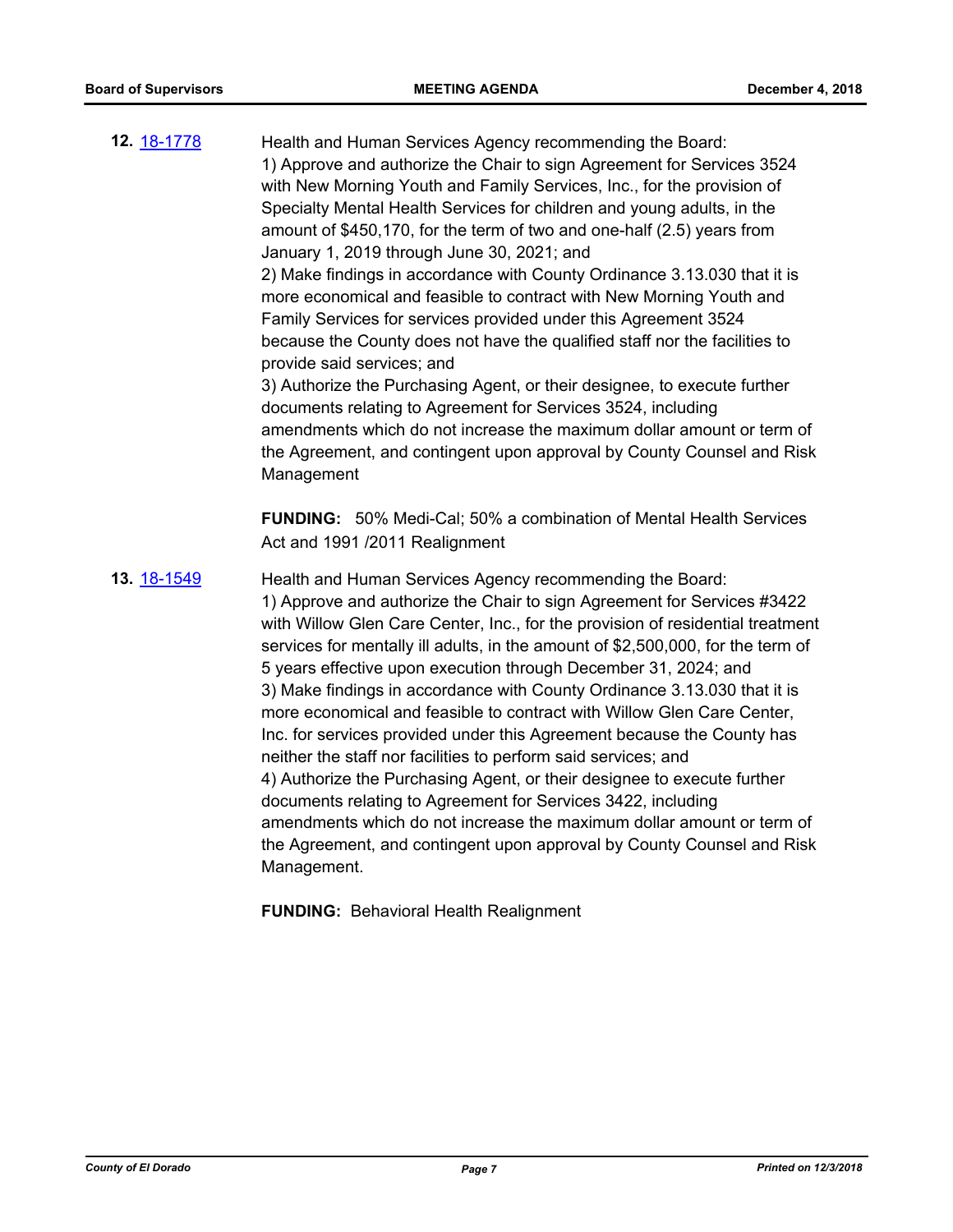**14.** [18-1559](http://eldorado.legistar.com/gateway.aspx?m=l&id=/matter.aspx?key=24910) Health and Human Services Agency recommending the Board: 1) Approve and authorize the Chair to sign Agreement for Services 3395 with State of California, Department of General Services/Office of Administrative Hearings to conduct Emergency Medical Technician disciplinary hearings upon request, in the amount of \$55,000, for the term of 5 years from January 6, 2019 through December 31, 2023; and 2) Make findings in accordance with County Ordinance 3.13.030 that it is more economical and feasible to contract with State of California, Department of General Services/Office of Administrative Hearings for these specialized services available only through the State, in accordance with Government Code Section 27727; and 3) Authorize the Purchasing Agent, or their designee, to execute further documents relating to Agreement for Services 3395, including amendments which do not increase the maximum dollar amount or term of the Agreement, and contingent upon approval by County Counsel and Risk Management.

> **FUNDING:** General Fund with reimbursement through State Emergency Medical Services Authority

**15.** [18-1743](http://eldorado.legistar.com/gateway.aspx?m=l&id=/matter.aspx?key=25094) Health and Human Services Agency recommending the Board: 1) Approve and authorize the Chair to sign Funding Agreement #3527 with Mother Lode Rehabilitation Enterprises, Inc., to allow pass-through of funding from California Department of Housing and Community Development (Agreement 80-RHC-009) to provide financial assistance for the development, construction, and operation of rental housing development property for the care of developmentally disabled residents, in the amount of \$55,212 for fiscal year 2018-19, for the term of approximately thirty (30) years from December 4, 2018 through September 30, 2048 (to match the current term of the State Agreement 80-RHC-009); and

> 2) Approve and authorize the Chair to sign the attached Budget Transfer Request to establish appropriations in the amount of \$55,212, plus estimated interest, for the Fiscal Year 2018-19 funding allocation; and 3) Authorize the Purchasing Agent, or their designee to execute further documents relating to Funding Agreement 3527, including amendments which do not increase the maximum dollar amount or term of the Agreement, and contingent upon approval by County Counsel and Risk Management.

> **FUNDING:** Funding from Agreement 80-RHC-009 between the State of California Department of Housing and Community Development, Mother Lode Rehabilitation Enterprises, Inc., and the County of El Dorado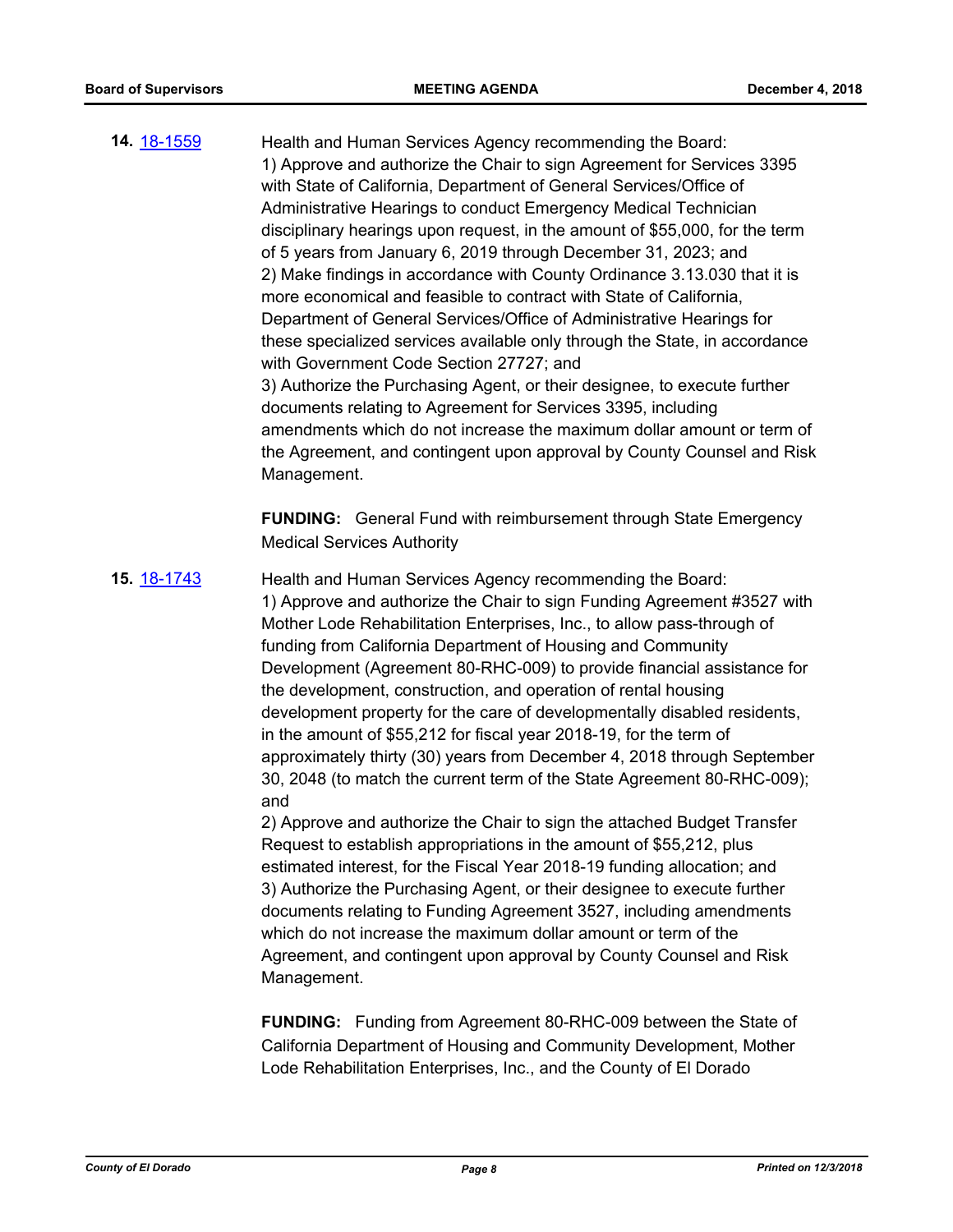**16.** [18-1762](http://eldorado.legistar.com/gateway.aspx?m=l&id=/matter.aspx?key=25113) Health and Human Services Agency recommending the Board: 1) Authorize the submission of a grant application to the California Business, Consumer Services and Housing Agency, Homeless Coordinating and Financing Counsel, for the Homeless Emergency Aid Program (HEAP) grant;

> 2) Designate the Director of Health and Human Services Agency to serve as the Authorized Representative of the Administrative Entity for the grant, in accordance with the requirements of the Notice of Funding Availability (NOFA) for the grant program;

3) Delegate authority to the Director of Health and Human Services Agency to accept funding and execute the grant agreement, if awarded, including any extension(s) or amendment(s) thereto, contingent upon County Counsel and Risk Management approval; and

4) Authorize the Director of Health and Human Services Agency, Chief Fiscal Officer, or designee to administer any agreement, or subsequent administrative documents relating to said award, including required fiscal and programmatic reports.

#### **FUNDING:**

The program provides a total of \$1,448,323.63 in funding, which consists entirely (100%) of State funding resulting from Senate Bill (SB) 850, which was signed into law by Governor Brown in June of 2018. No matching funds are required.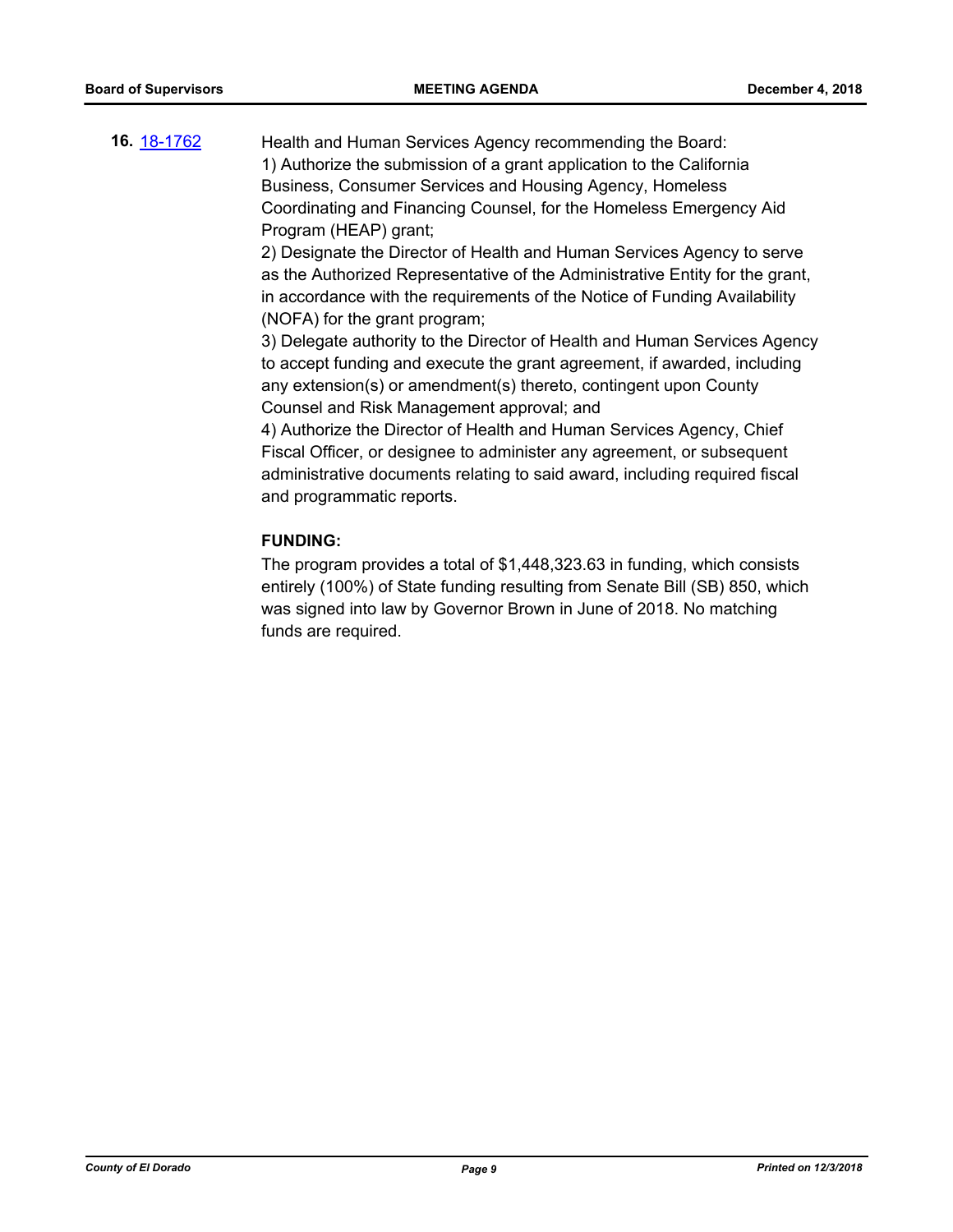#### **LAND USE AND DEVELOPMENT - CONSENT ITEMS**

**17.** [18-1580](http://eldorado.legistar.com/gateway.aspx?m=l&id=/matter.aspx?key=24931) Community Development Services, Planning and Building Department, Long Range Planning, recommending that the Board approve Final Passage (Second Reading) of Ordinance **5096** to repeal Ordinance 4385 and repeal and replace El Dorado County Ordinance 4325 - Providing For Public Water Planning (the repeal or amendment of Ordinance No. 4325 requires unanimous approval by the Board of Supervisors).

**FUNDING:** There is no funding associated with this item.

**18.** [18-1809](http://eldorado.legistar.com/gateway.aspx?m=l&id=/matter.aspx?key=25160) Community Development Services, Planning and Building Department, submitting for approval the Large Lot Final Map (TM-F18-0006) for the approved Promontory Village 7 Subdivision (TM16-1530) creating a total of 10 large lots for phasing and financing purposes on the 182-acre property. The property, identified by Assessor's Parcel Numbers 124-390-04, 124-390-08, and 124-390-14, located on the south side of Alexandria Drive, east of the intersection with Sophia Parkway, within the adopted Promontory Specific Plan, in the El Dorado Hills area (Exhibits A and B), and recommending the Board approve the Large Lot Final Map (TM-F18-0006) for the Promontory Village 7 Subdivision. (Supervisorial District 1)

## **FUNDING:** N/A

**19.** [18-1834](http://eldorado.legistar.com/gateway.aspx?m=l&id=/matter.aspx?key=25063) Community Development Services, Planning and Building Department recommending the Board:

> 1) Award Request for Proposal 19-918-013 to the successful proposer, DeNovo Planning Group;

2) Authorize the Planning and Building Department to negotiate a three year Agreement with DeNovo Planning Group, for an amount not to exceed \$250,000 to assist in Community Planning efforts in Shingle Springs, Cameron Park, Diamond Springs/El Dorado and El Dorado Hills; 3) Authorize the Purchasing Agent to execute said Agreement, contingent upon Counsel and Risk Management review and approval and minor revisions; and

4) Make findings that it is more feasible and economical to engage an outside Consultant for the provision of land use planning services in accordance with Ordinance 3.13.040.

**FUNDING:** \$250,000 in Fiscal Year 2018/19, with \$125,000 in the Economic Development budget (General Fund TOT) and \$125,000 in the Planning and Building Department budget. (General Fund)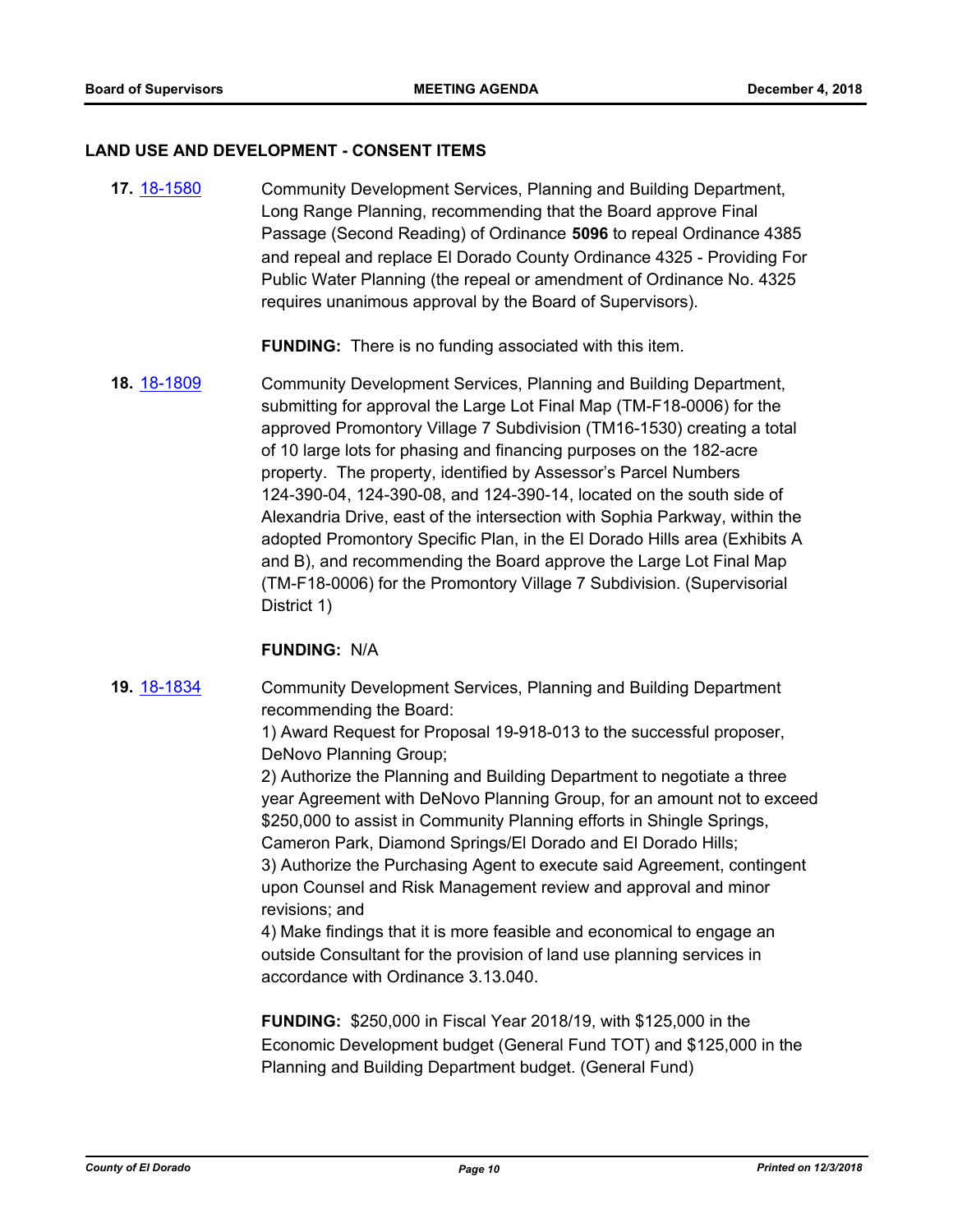**20.** [18-1823](http://eldorado.legistar.com/gateway.aspx?m=l&id=/matter.aspx?key=25174) Surveyor's Office recommending the Board: 1) Approve and authorize the Chair to acknowledge and accept an Irrevocable Offer of Dedication for a Slope Easement. 2) Authorize the Chair to sign the *Consent to Offer of Dedication and Acceptance of Offer* and to record the Irrevocable Offer of Dedication (IOD) with the *Consent* attached.

#### **LAW AND JUSTICE - CONSENT ITEMS**

**21.** [18-1668](http://eldorado.legistar.com/gateway.aspx?m=l&id=/matter.aspx?key=25019) Probation Department recommending the Board: 1) Approve and authorize the Chair to sign Amendment I to Agreement for Services 3106 with Northern California Construction Training to increase the hourly rate for benefits as listed in Exhibit A, effective upon execution, increasing the not to exceed amount of the contract \$224,150.27 to \$226,624.33 for the term of August 14, 2018 through June 30, 2019; and 2) Authorize the Purchasing Agent, or designee, to execute further documents relating to Agreement for Services 3106, including amendments which do not increase the maximum dollar amount or term of the Agreement, and contingent upon approval by County Counsel and Risk Management.

> **FUNDING:** Fiscal Year 2018-19 AB109 and Community Corrections Partnership**.**

## **END CONSENT CALENDAR**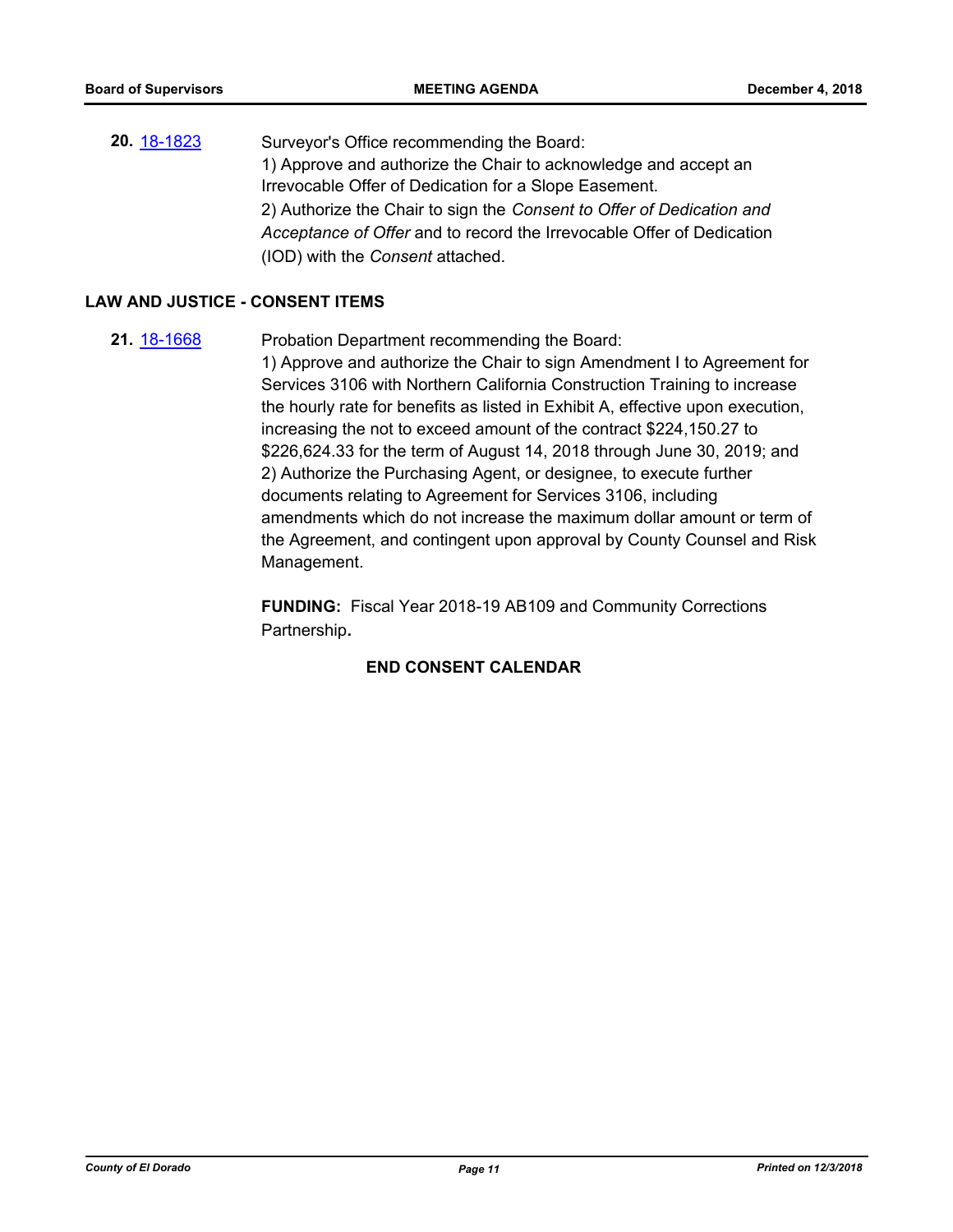#### **DEPARTMENT MATTERS - (Items in this category may be called at any time)**

**22.** [18-1622](http://eldorado.legistar.com/gateway.aspx?m=l&id=/matter.aspx?key=24973) Community Development Services, Environmental Management Department, recommending the Board consider the following: 1) Approve and authorize the Chair to execute Contract Change Order No. 1 with Doug Veerkamp General Engineering, Inc., in the amount of \$71,768.37 for the Union Mine Disposal Site - 2017 Storm Damage Repair Project, PW 17-31190, Contract 2682, retroactive to work completed between June 19, 2018 through August 31, 2018; 2) Make the following finding to waive the competitive bidding process for the change order: the nature of the subject of the contract is such that competitive proposals would be unavailing or would not produce an advantage, and the advertisement for competitive bids would thus be undesirable, impractical, or impossible; 3) Approve and authorize the Chair to sign the Notice of Acceptance with Doug Veerkamp General Engineering, Inc., for the Union Mine Disposal Site - 2017 Storm Damage Repair Project, PW 17-31190, Contract 2682; and 4) Approve and authorize the Clerk of the Board to release the Payment and Performance Bonds to the Surety upon notification from the Environmental Management Department, after the one (1) year guarantee period. (Est. Time: 5: Min) **FUNDING:** Non-General Fund / County Service Area No. 10 Funds, with Environmental Management Department staff working with the Federal Emergency Management Agency to obtain emergency reimbursement. **23.** [18-1773](http://eldorado.legistar.com/gateway.aspx?m=l&id=/matter.aspx?key=25124) Health and Human Services Agency recommending the Board: 1) Accept and authorize the Chair to sign funding Agreement 3492 with the County of Plumas acting as Host Entity to enable the County of El Dorado to participate in and receive federal revenues for Medi-Cal Administrative Activities, effective upon execution with a term retroactive to July 1, 2018 through June 30, 2019, with a maximum contractual obligation of \$10,800; and 2) Authorize the Director of the Health and Human Services Agency, or designee, to execute any further documents related to funding agreement 3492 including required fiscal and programmatic reports, and amendments which do not increase the maximum dollar amount or term of the Agreement, contingent upon approval by County Counsel and Risk Management. (Est. Time: 5 Min.)

**FUNDING:** 100% Federal funding for Medi-Cal Administrative Activities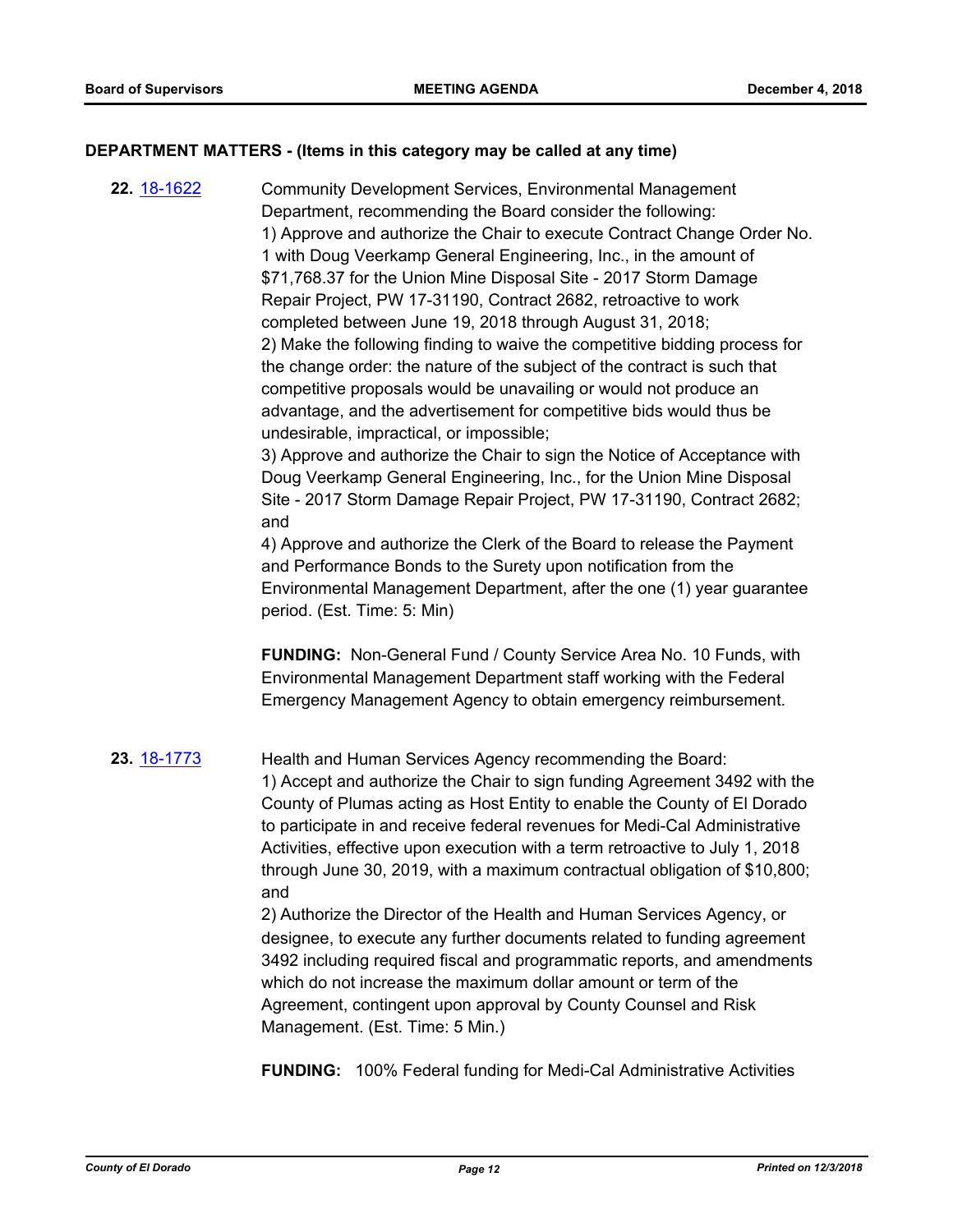**24.** [18-1612](http://eldorado.legistar.com/gateway.aspx?m=l&id=/matter.aspx?key=24963) Department of Transportation, recommending the Board adopt a new policy, J-4, Broadband Infrastructure Installation Policy, formalizing the position of El Dorado County regarding installation of infrastructure to accommodate broadband in County right of way and facilities. (Est. Time: 15 min.)

## **FUNDING:** N/A

**25.** [18-1775](http://eldorado.legistar.com/gateway.aspx?m=l&id=/matter.aspx?key=25126) Agricultural Department recommending the Board receive and file the El Dorado-Alpine Counties 2017 Agricultural Crop and Livestock Report. (Est. Time: 30 Min.)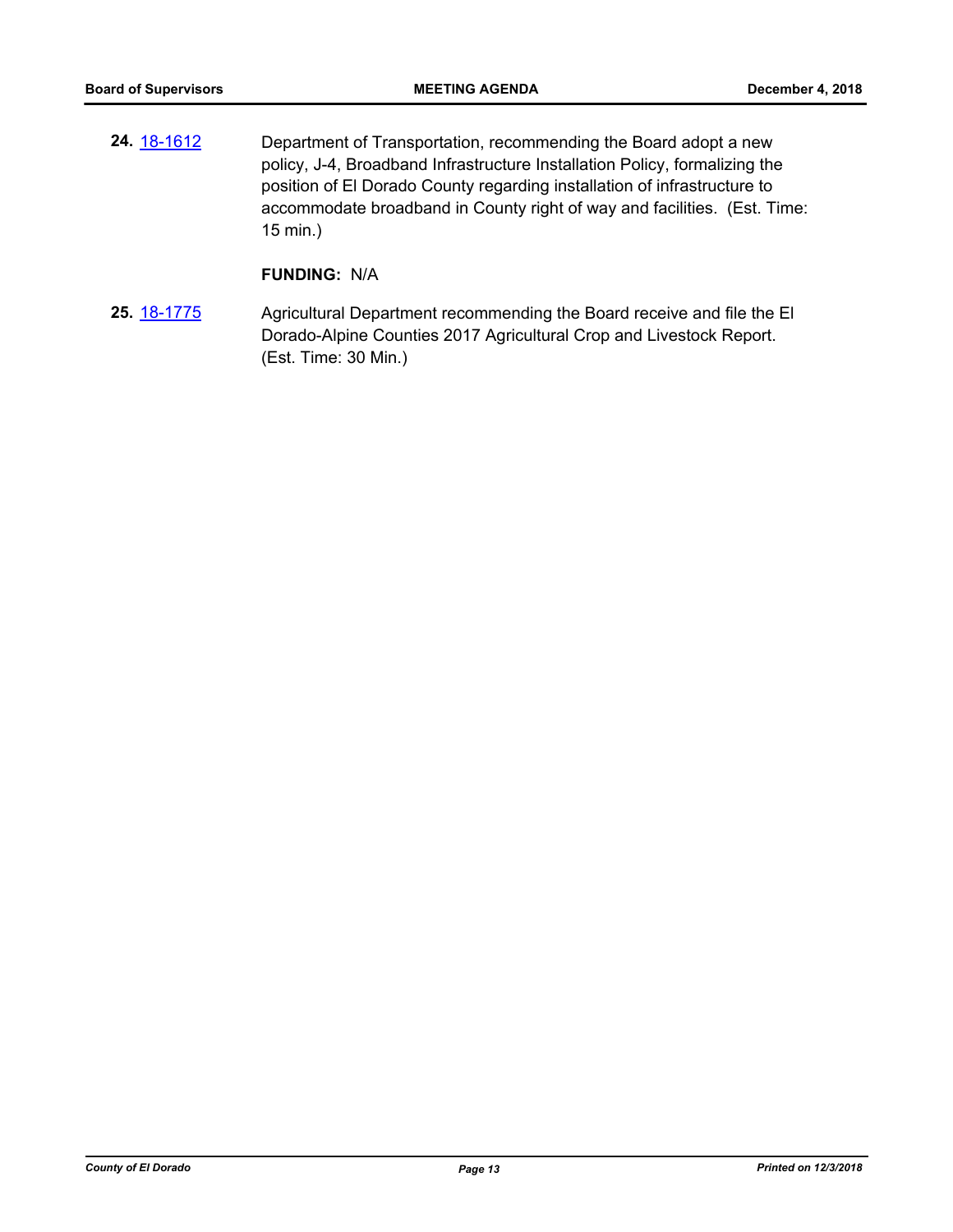#### **10:00 A.M. - TIME ALLOCATION**

**26.** [18-1787](http://eldorado.legistar.com/gateway.aspx?m=l&id=/matter.aspx?key=25138) Supervisor Ranalli recommending the Board: 1) Receive and file presentation provided by William E. Schultz, El Dorado County Recorder-Clerk and Registrar of Voters in recognition of Pearl Harbor Day; and 2) Approve and authorize Chair's signature on Proclamation that commemorates December 7, 2018, as Pearl Harbor Remembrance Day in the County of El Dorado. (Est. Time: 10 Min.)

#### **10:30 A.M. - TIME ALLOCATION**

**27.** [18-1836](http://eldorado.legistar.com/gateway.aspx?m=l&id=/matter.aspx?key=25186) Library Department recommending the Board receive and file a presentation on the South Lake Tahoe Myers Library Trust and the status of current improvements and potential plans at the South Lake Tahoe Library. (Est. Time: 10 Min.)

#### **FUNDING:** N/A

#### **11:00 A.M. - TIME ALLOCATION**

**28.** [18-1790](http://eldorado.legistar.com/gateway.aspx?m=l&id=/matter.aspx?key=25141) Supervisor Ranalli recommending Board:

1) Receive and file presentations provided by each member of the Board that recognizes the community volunteer groups and/or individuals selected by that member of the Board for recognition as the "Volunteer of the Year" for that Supervisorial District; and,

2) Approve and authorize the signatures of all five Board members on Certificates of Recognition for each of the community volunteer groups and individuals selected by each member of the Board of Supervisors in appreciation for the selfless work of these community volunteers who, through their efforts, make our County stronger in joining their friends, neighbors and fellow citizens to improve the lives of others. (Est. Time: 1 Hour)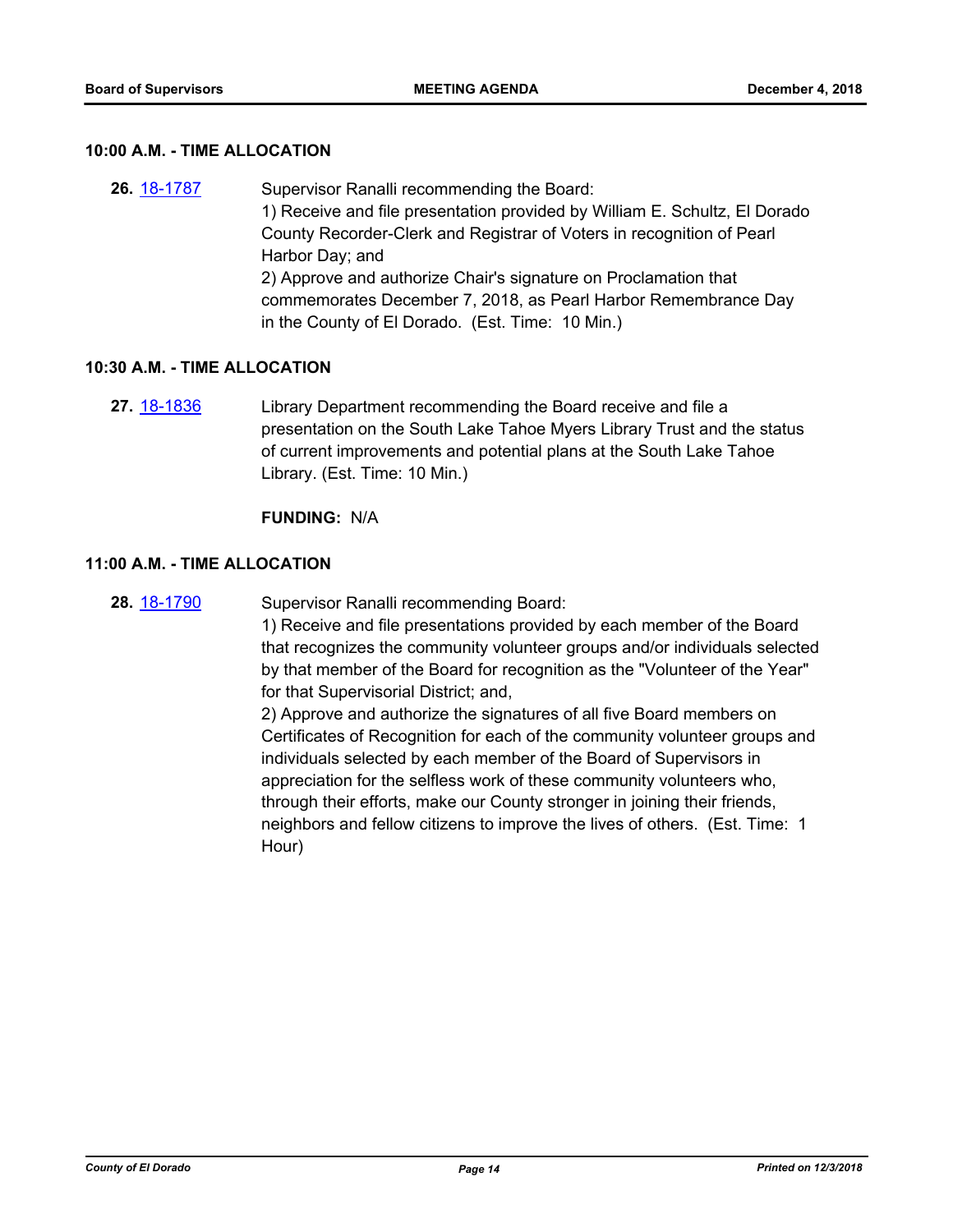#### **1:00 P.M. - TIME ALLOCATION**

**29.** [18-1852](http://eldorado.legistar.com/gateway.aspx?m=l&id=/matter.aspx?key=25202) Community Development Services, Planning and Building Department recommending the Board take the following final actions: 1) Certify the California Environmental Quality Act (CEQA) Addendum to the El Dorado County Targeted General Plan Amendment/Zoning Ordinance Update (TGPA/ZOU) Final Program Environmental Impact Report (EIR) that (a) revises responses to comments O-1-54 to O-1-58, O-1-62, O-1-70, I-37-14, I-37-16, I-37-23, and I-37-24; and, (b) revises the Executive Summary Section ES.5 (Potential Areas of Controversy/ Issues to be Resolved) to fairly present the disagreement between the County and the California State Board of Forestry and Fire Protection (Exhibit A); and 2) Adopt and authorize the Chair to sign Resolution **244-2018**, which certifies the CEQA Addendum to the Final Program EIR (FEIR) for the Targeted General Plan Amendment and Zoning Ordinance Update (Exhibit B). (Est. Time: 30 Min.)

#### **FUNDING:** N/A

**30.** [18-1844](http://eldorado.legistar.com/gateway.aspx?m=l&id=/matter.aspx?key=25194) Chief Administrative Office recommending the Board: 1) Receive and file a presentation outlining next steps and an estimated timeline for the development of the County's Commercial Cannabis Program, pursuant to voter approved Measures (pending certification), and; 2) Adopt and authorize the Chair to sign Resolution **243-2018**, amending

the Authorized Personnel Allocation Resolution 132-2018, thereby adding one Principal Management Analyst allocation to the Chief Administrative Office to allow staff to adequate time toward the development of the Commercial Cannabis Program, while continuing to address other County priorities as well as manage the budget and operational responsibilities within the CAO's office. (Est. Time: 30 min.)

**FUNDING**: General Fund initially with cost recovery through Commercial Cannabis Program Fees.

**31.** [18-1644](http://eldorado.legistar.com/gateway.aspx?m=l&id=/matter.aspx?key=24995) **Health and Human Services Agency recommending the Board receive and** file a presentation on the Agency's five (5) year projection and provide direction to staff. (Est. Time: 30 min.)

**FUNDING:** Multiple - Federal, State, Other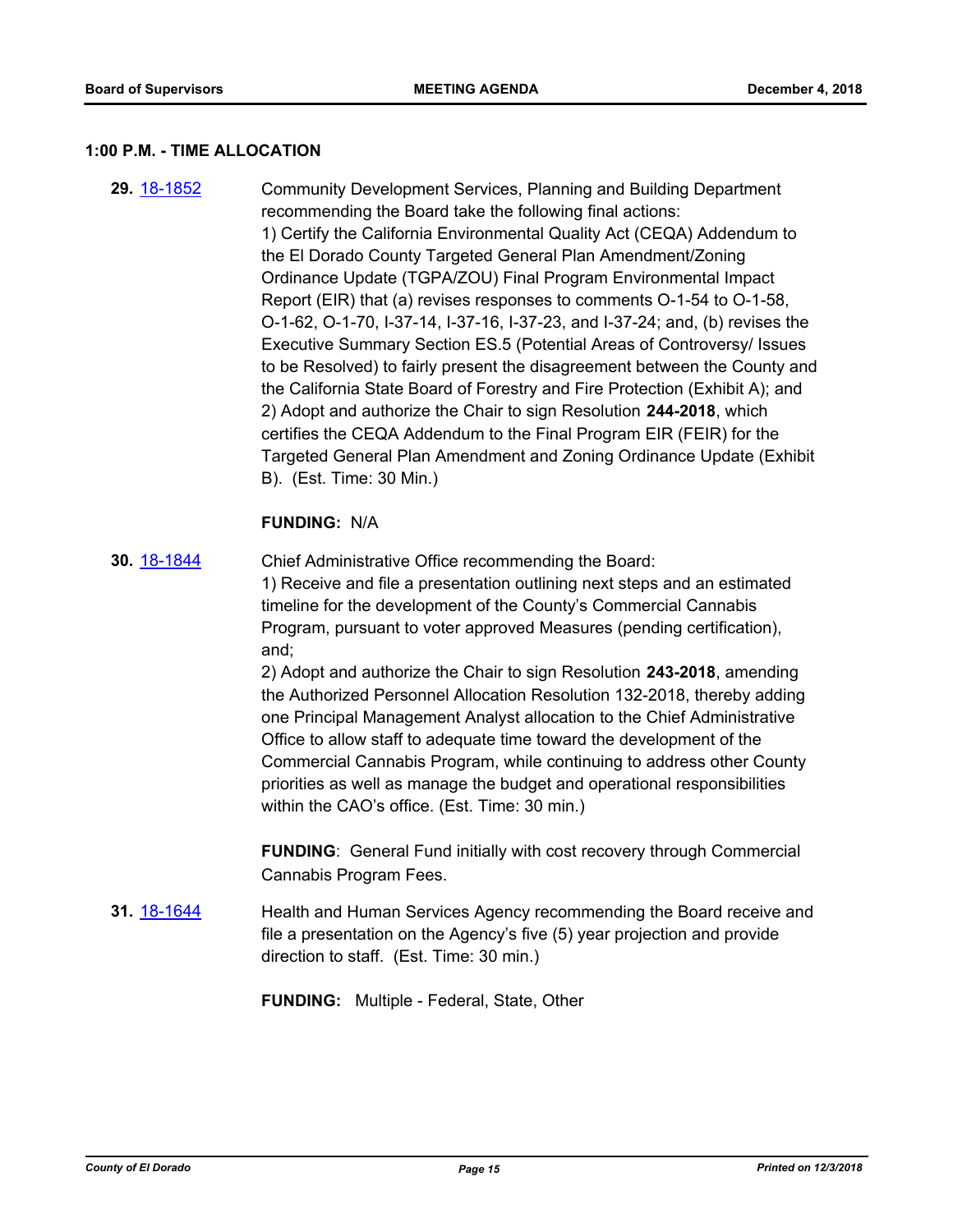#### **2:00 P.M. - TIME ALLOCATION**

**32.** [18-1848](http://eldorado.legistar.com/gateway.aspx?m=l&id=/matter.aspx?key=25198) HEARING - To consider a request by the Capital SouthEast Connector Joint Powers Authority appealing the Planning Commission's September 27, 2018 approval of Conditional Use Permit CUP18-0005/Quantum Care Place to allow for the construction and operation of an approximately 60,400 square foot senior assisted living facility and an approximately 4,000 square foot medical office building on property identified by Assessor's Parcel Number 117-490-01, consisting of 4.11 acres, in the Carson Creek Specific Plan Area of El Dorado Hills area. (Supervisorial District 1)

#### **Item is requested to be continued to January 15, 2019.**

#### **ITEMS TO/FROM SUPERVISORS**

## **CAO UPDATE**

#### **ADJOURNMENT**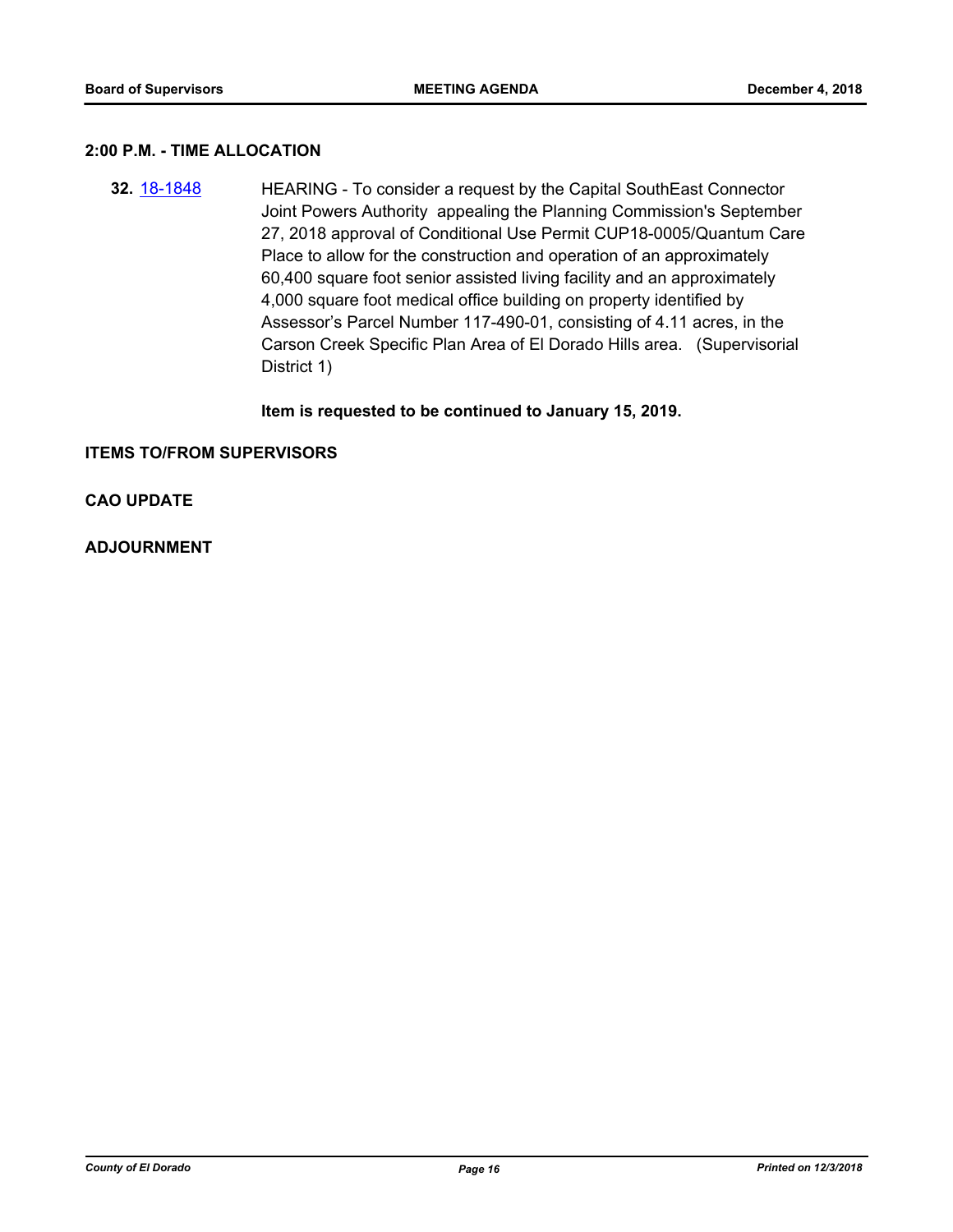## **CLOSED SESSION**

| 33. 18-1858 | <b>Pursuant to Government Code Section 54957- Threat to Public</b><br><b>Services or Facilities.</b> Title: Consultation with County Security Officer<br>Jimmy Gonzalez (Est. Time: 20 min) |
|-------------|---------------------------------------------------------------------------------------------------------------------------------------------------------------------------------------------|
| 34. 18-1857 | Conference with Legal Counsel - Initiation of Litigation pursuant to<br>Government Code Section 54956.9(d)(4). Number of potential cases: (1).<br>(Est. Time: 15 min)                       |
| 35. 18-1854 | <b>Pursuant to Government Code Section 54957- Public Employee</b><br><b>Recruitment.</b> Title: Registrar of Voters. (Est. Time: 15 Minutes)                                                |
| 36. 18-1826 | <b>Pursuant to Government Code Section 54957- Public Employment.</b><br>Title: Director, Health and Human Services Agency Recruitment. (Est.<br>Time: 15 Min.)                              |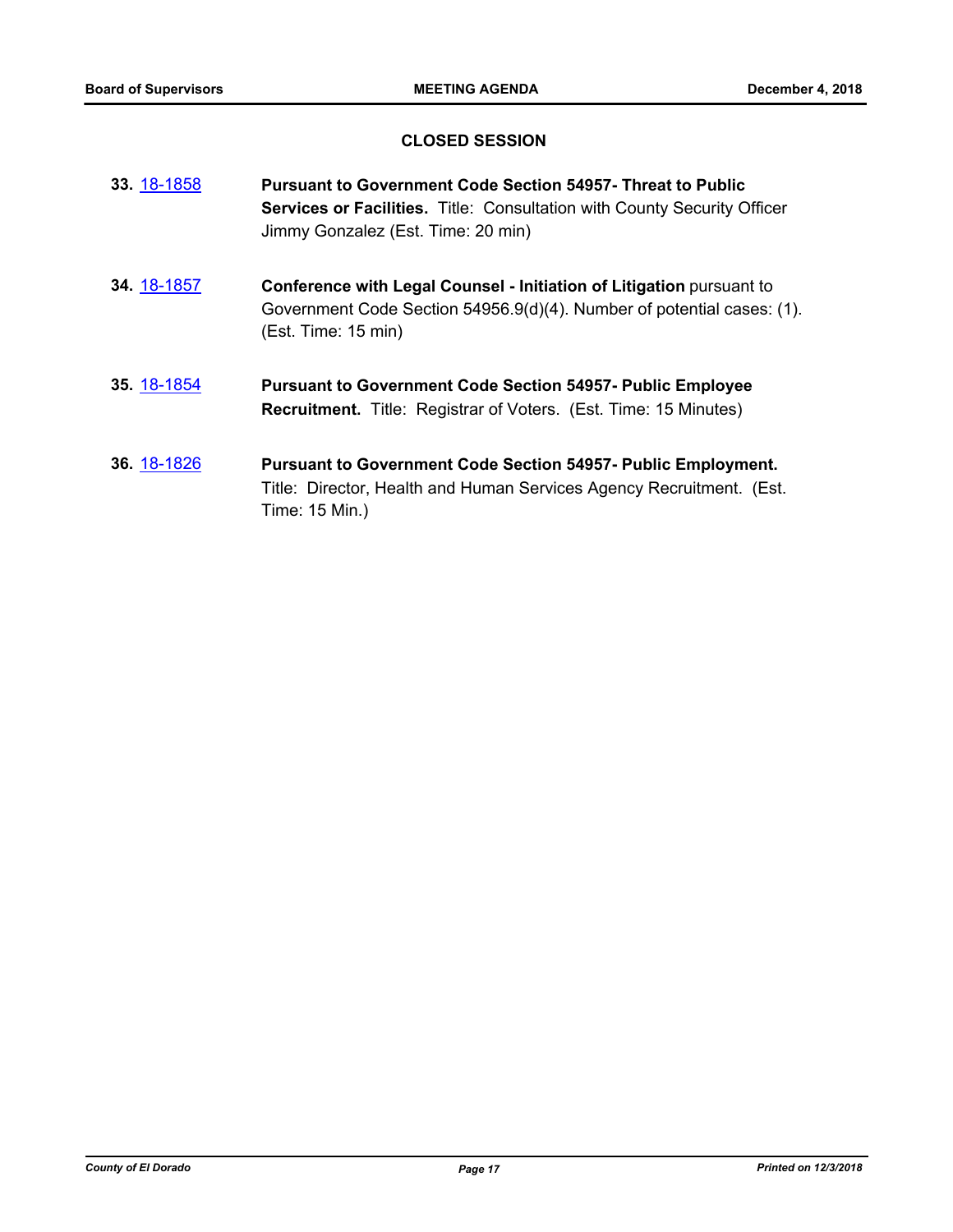On August 19, 2003, the Board adopted the following protocol: It is a requirement that all speakers, County staff and the public, when approaching the podium to make a visual presentation to the Board of Supervisors, must provide the Clerk with the appropriate number of hard copies of the presentation for Board members and the audience.